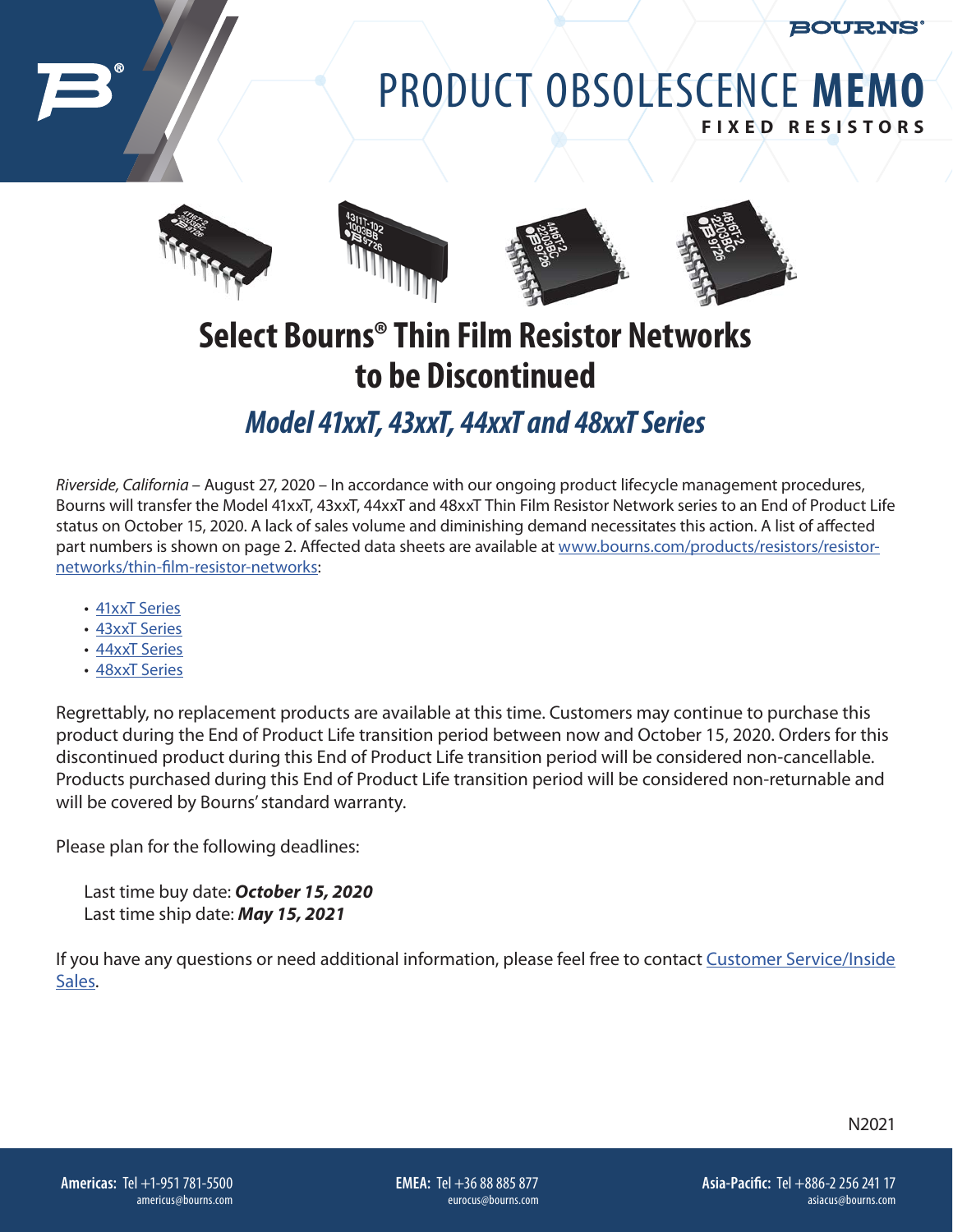| <b>Affected Part Numbers</b> |                    |                     |                    |                    |                    |  |  |  |  |
|------------------------------|--------------------|---------------------|--------------------|--------------------|--------------------|--|--|--|--|
| <b>41xxT Series</b>          |                    |                     |                    |                    |                    |  |  |  |  |
| 4108T-1-1001BBA              | 4108T-1-2001FBL    | 4116T-1-1001DAD     | 4116T-1-1003BCL    | 4116T-1-2202BC     | 4116T-1-5002BCL    |  |  |  |  |
| 4108T-1-1001BBAL             | 4108T-1-5000DBL    | 4116T-1-1002AA      | 4116T-1-1003DB     | 4116T-1-2202DBBL   | 4116T-1-5002FB     |  |  |  |  |
| 4108T-1-1001BC               | 4114T-1-1002DC     | 4116T-1-1002BC      | 4116T-1-1003DBB    | 4116T-1-2202FBB    | 4116T-1-5101BC     |  |  |  |  |
| 4108T-1-1002BB               | 4114T-1-1002FA     | 4116T-1-1002BCB     | 4116T-1-1003DBBL   | 4116T-1-2701BC     | 4116T-1-6800FA     |  |  |  |  |
| 4108T-1-1002BBL              | 4114T-1-1002FAL    | 4116T-1-1002BCL     | 4116T-1-1502DC     | 4116T-1-2702BC     | 4116T-2-1000FA     |  |  |  |  |
| 4108T-1-1002BC               | 4114T-1-1003BC     | 4116T-1-1002DA      | 4116T-1-2001BC     | 4116T-1-3000BC     | 4116T-2-1002BC     |  |  |  |  |
| 4108T-1-1002BCA              | 4114T-1-1003BCL    | 4116T-1-1002DB      | 4116T-1-2001FC     | 4116T-1-3002BC     | 4116T-2-1003BC     |  |  |  |  |
| 4108T-1-1002BCBL             | 4114T-1-2002BCB    | 4116T-1-1002DBB     | 4116T-1-2002BB     | 4116T-1-3301BC     | 4116T-2-1003BCL    |  |  |  |  |
| 4108T-1-1002DBDL             | 4114T-1-5002BA     | 4116T-1-1002DBBL    | 4116T-1-2002BC     | 4116T-1-4701DBBL   | 4116T-2-1503FA     |  |  |  |  |
| 4108T-1-1002DBL              | 4114T-1-5002FC     | 4116T-1-1002FAA     | 4116T-1-2002BCA    | 4116T-1-4701FBB    | 4116T-2-2001FB     |  |  |  |  |
| 4108T-1-1003AC               | 4116T-1-1000BBB    | 4116T-1-1002FC      | 4116T-1-2002BCL    | 4116T-1-4702GA     | 4116T-2-5101BC     |  |  |  |  |
| 4108T-1-1003BBAL             | 4116T-1-1000BC     | 4116T-1-1002FCD     | 4116T-1-2002DBA    | 4116T-1-4992BC     |                    |  |  |  |  |
| 4108T-1-1003BC               | 4116T-1-1000FA     | 4116T-1-1003AC      | 4116T-1-2002DBB    | 4116T-1-4992DC     |                    |  |  |  |  |
| 4108T-1-1003BCAL             | 4116T-1-1000FAL    | 4116T-1-1003BBB     | 4116T-1-2002DC     | 4116T-1-5000FCD    |                    |  |  |  |  |
| 4108T-1-1022BB               | 4116T-1-1000FBD    | 4116T-1-1003BC      | 4116T-1-2201BC     | 4116T-1-5001BC     |                    |  |  |  |  |
| 4108T-1-2001FB               | 4116T-1-1001BC     | 4116T-1-1003BCAL    | 4116T-1-2201BCL    | 4116T-1-5002BC     |                    |  |  |  |  |
|                              |                    | <b>43xxT Series</b> |                    |                    |                    |  |  |  |  |
| 4306T-101-2002BC             | 4308T-101-3300FA   | 4308T-102-1002BAL   | 4308T-102-1003BCB  | 4309T-101-5101BA   | 4310T-102-1500FAB  |  |  |  |  |
| 4306T-101-2002BCA            | 4308T-101-3831BC   | 4308T-102-1002BBA   | 4308T-102-1003BCBL | 4309T-101-5101BAL  | 4310T-102-1622FA   |  |  |  |  |
| 4306T-101-2002BCL            | 4308T-101-3831DC   | 4308T-102-1002BBAL  | 4308T-102-1003FCB  | 4309T-101-5601FAB  | 4310T-102-4701BC   |  |  |  |  |
| 4306T-101-4702BC             | 4308T-102-1000DBB  | 4308T-102-1002BCA   | 4308T-102-2000BB   | 4310T-101-1003BA   | 4310T-102-4701FA   |  |  |  |  |
| 4308R-20T-000                | 4308T-102-1000DBBL | 4308T-102-1002BCB   | 4308T-102-2002DC   | 4310T-101-2201BCAL | 4310T-102-7871FA   |  |  |  |  |
| 4308T-101-2002BCA            | 4308T-102-1001BCB  | 4308T-102-1002BCBL  | 4308T-102-4000FCA  | 4310T-101-2201FA   | 4311T-101-3302FAB  |  |  |  |  |
| 4308T-101-2202F              | 4308T-102-1001BCBL | 4308T-102-1002FBB   | 4308T-102-4702BA   | 4310T-102-1002BC   | 4311T-101-3320FABL |  |  |  |  |
| 4308T-101-2202FAB            | 4308T-102-1001FBB  | 4308T-102-1003BCA   | 4308T-102-5001FBB  | 4310T-102-1002BCA  | 4311T-101-8250FAB  |  |  |  |  |
| 4308T-101-2202FABL           | 4308T-102-1001FCA  | 4308T-102-1003BCAL  | 4308T-102-5002FBB  | 4310T-102-1002DC   |                    |  |  |  |  |
| <b>44xxT Series</b>          |                    |                     |                    |                    |                    |  |  |  |  |
| 4416T-1-1001BCA              | 4416T-1-1021BCA    | 4416T-1-5002BC      | 4420T-1-1001FB     | 4420T-1-1302FB     | 4420T-T01-1002FA   |  |  |  |  |
| 4416T-1-1001BCAL             | 4416T-1-1331FC     | 4416T-1-5002BCA     | 4420T-1-1001FBL    | 4420T-1-4701FB     |                    |  |  |  |  |
| 4416T-1-1001FAL              | 4416T-1-2002BCL    | 4416T-2-2700FA      | 4420T-1-1013BBB    | 4420T-1-7500FB     |                    |  |  |  |  |
| 4416T-1-1003FAB              | 4416T-1-4990BCA    | 4416T-2-4751FAB     | 4420T-1-1013BBBL   | 4420T-2-6802FA     |                    |  |  |  |  |
| <b>48xxT Series</b>          |                    |                     |                    |                    |                    |  |  |  |  |
| 4814T-1-1001FCD              | 4814T-2-3322FAL    | 4816T-1-1001BBB     | 4816T-1-1002BBBL   | 4816T-1-1002DC     | 4816T-1-1002FA     |  |  |  |  |
| 4814T-1-1002FBAL             | 4814T-T02-1003BCB  | 4816T-1-1001BBBL    | 4816T-1-1002BC     | 4816T-1-1002DCA    | 4816T-1-1002FAB    |  |  |  |  |
| 4814T-2-1003BCB              | 4816T-1-1000BBB    | 4816T-1-1001BC      | 4816T-1-1002BCB    | 4816T-1-1002DCAL   | 4816T-1-1002FAL    |  |  |  |  |
| 4814T-2-1003FA               | 4816T-1-1000FA     | 4816T-1-1002BB      | 4816T-1-1002BCBL   | 4816T-1-1002DCB    | 4816T-1-1002FC     |  |  |  |  |
| 4814T-2-2201FB               | 4816T-1-1000FC     | 4816T-1-1002BBB     | 4816T-1-1002DBA    | 4816T-1-1002DCL    | 4816T-1-1002FCL    |  |  |  |  |

 $\frac{1}{2}$ 

 $\boldsymbol{I}$